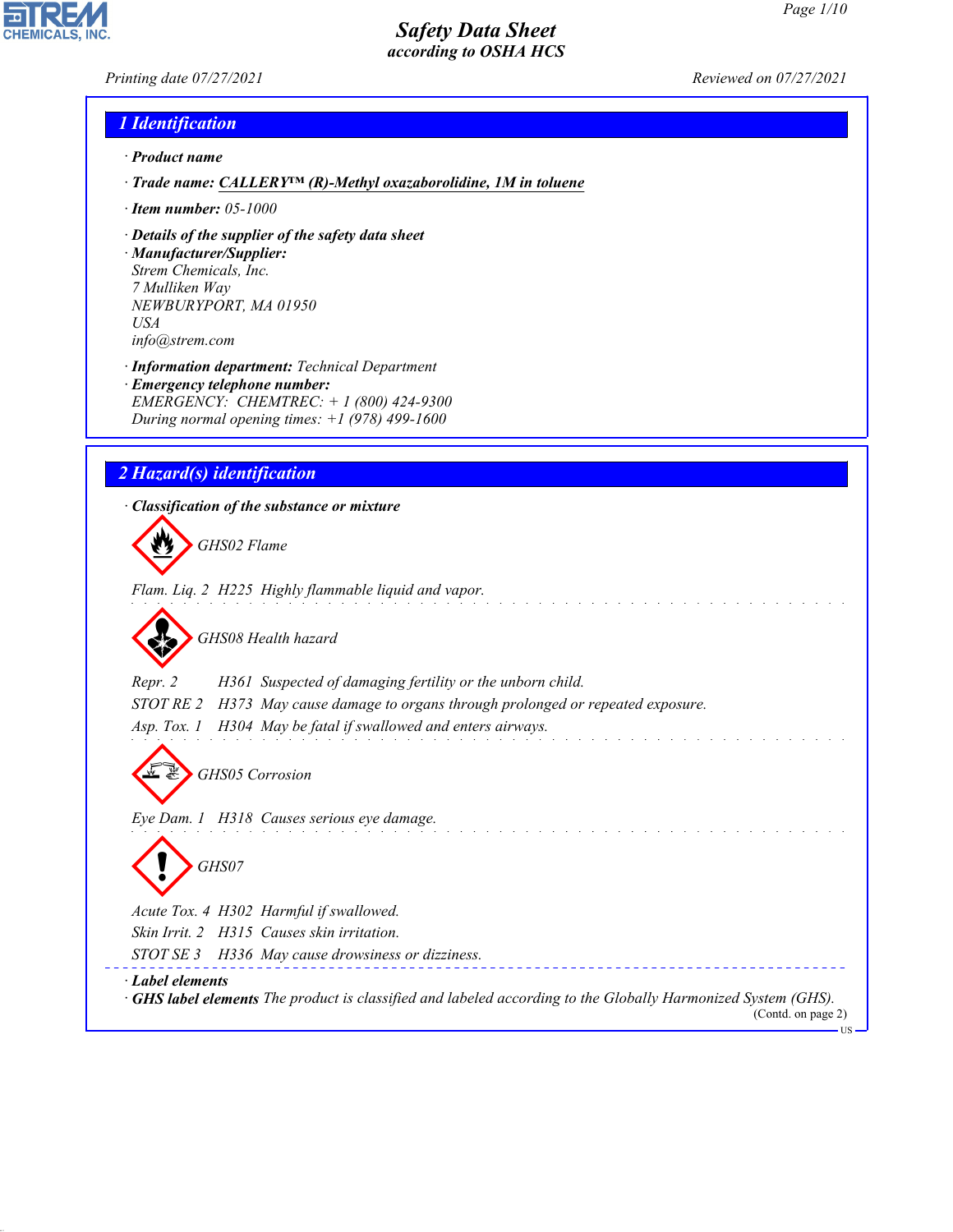*Printing date 07/27/2021 Reviewed on 07/27/2021*

CHEMICALS, INC.

44.1.1

|                                     | Trade name: CALLERY <sup>IM</sup> (R)-Methyl oxazaborolidine, 1M in toluene                                                                                           |  |  |
|-------------------------------------|-----------------------------------------------------------------------------------------------------------------------------------------------------------------------|--|--|
| · Hazard pictograms                 | (Contd. of page 1)                                                                                                                                                    |  |  |
|                                     |                                                                                                                                                                       |  |  |
|                                     |                                                                                                                                                                       |  |  |
|                                     |                                                                                                                                                                       |  |  |
| GHS02<br>GHS05                      | GHS07<br>GHS08                                                                                                                                                        |  |  |
| · Signal word Danger                |                                                                                                                                                                       |  |  |
|                                     | · Hazard-determining components of labeling:                                                                                                                          |  |  |
| toluene                             |                                                                                                                                                                       |  |  |
| · Hazard statements                 | 1H,3H-Pyrrolo[1,2-c][1,2,3]oxazaborole, tet-rahydro-1-methyl-3,3-di-phenyl-, (3aR)-                                                                                   |  |  |
|                                     | H225 Highly flammable liquid and vapor.                                                                                                                               |  |  |
| H302 Harmful if swallowed.          |                                                                                                                                                                       |  |  |
| H315 Causes skin irritation.        |                                                                                                                                                                       |  |  |
|                                     | H318 Causes serious eye damage.                                                                                                                                       |  |  |
|                                     | H361 Suspected of damaging fertility or the unborn child.                                                                                                             |  |  |
|                                     | H336 May cause drowsiness or dizziness.                                                                                                                               |  |  |
|                                     | H373 May cause damage to organs through prolonged or repeated exposure.                                                                                               |  |  |
|                                     | H304 May be fatal if swallowed and enters airways.                                                                                                                    |  |  |
| · Precautionary statements          |                                                                                                                                                                       |  |  |
| P231<br>$P301 + P310$               | Handle under inert gas.                                                                                                                                               |  |  |
|                                     | IF SWALLOWED: Immediately call a POISON CENTER/doctor.<br>P303+P361+P353 If on skin (or hair): Take off immediately all contaminated clothing. Rinse skin with water/ |  |  |
|                                     | shower.                                                                                                                                                               |  |  |
|                                     | P305+P351+P338 If in eyes: Rinse cautiously with water for several minutes. Remove contact lenses, if present                                                         |  |  |
|                                     | and easy to do. Continue rinsing.                                                                                                                                     |  |  |
| $P403 + P233$                       | Store in a well-ventilated place. Keep container tightly closed.                                                                                                      |  |  |
| P422                                | Store contents under inert gas.                                                                                                                                       |  |  |
| P501                                | Dispose of contents/container in accordance with local/regional/national/international                                                                                |  |  |
|                                     | regulations.                                                                                                                                                          |  |  |
| · Classification system:            |                                                                                                                                                                       |  |  |
| $\cdot$ NFPA ratings (scale 0 - 4)  |                                                                                                                                                                       |  |  |
|                                     | $Health = 2$                                                                                                                                                          |  |  |
| 3                                   | Fire = 3                                                                                                                                                              |  |  |
|                                     | $Reactivity = 0$                                                                                                                                                      |  |  |
|                                     |                                                                                                                                                                       |  |  |
| $\cdot$ HMIS-ratings (scale 0 - 4)  |                                                                                                                                                                       |  |  |
| <b>HEALTH</b><br>$^{\ast}2$         | $Health = *2$                                                                                                                                                         |  |  |
| $\overline{3}$<br><b>FIRE</b>       | $Fire = 3$                                                                                                                                                            |  |  |
| REACTIVITY <sup>0</sup>             | $Reactivity = 0$                                                                                                                                                      |  |  |
|                                     |                                                                                                                                                                       |  |  |
| $\cdot$ Other hazards               | · Results of PBT and vPvB assessment                                                                                                                                  |  |  |
| $\cdot$ <b>PBT:</b> Not applicable. |                                                                                                                                                                       |  |  |
| $\cdot$ vPvB: Not applicable.       |                                                                                                                                                                       |  |  |
|                                     |                                                                                                                                                                       |  |  |
|                                     |                                                                                                                                                                       |  |  |
|                                     | <b>3 Composition/information on ingredients</b>                                                                                                                       |  |  |
|                                     |                                                                                                                                                                       |  |  |
|                                     | $\cdot$ Chemical characterization: Mixtures<br>· Description: Mixture of the substances listed below with nonhazardous additions.                                     |  |  |
|                                     |                                                                                                                                                                       |  |  |

(Contd. on page 3)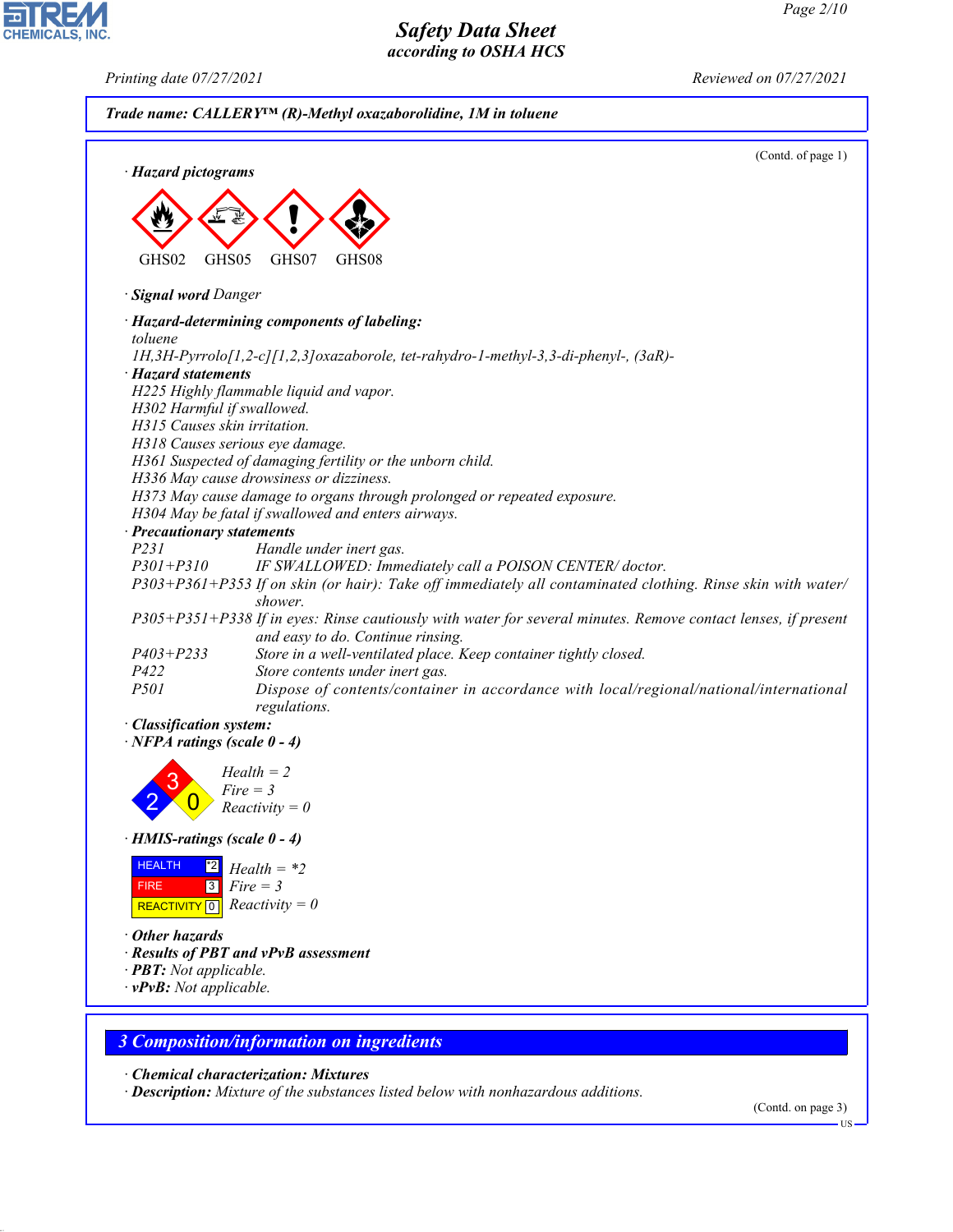**CHEMICALS, INC** 

*Printing date 07/27/2021 Reviewed on 07/27/2021*

*Trade name: CALLERY™ (R)-Methyl oxazaborolidine, 1M in toluene*

(Contd. of page 2)

US

#### *· Dangerous components:*

*108-88-3 toluene 70.0%*

*112022-83-0 1H,3H-Pyrrolo[1,2-c][1,2,3]oxazaborole, tet-rahydro-1-methyl-3,3-di-phenyl-, (3aR)- 30.0%*

#### *4 First-aid measures*

*· Description of first aid measures*

- *· General information:*
- *Immediately remove any clothing soiled by the product.*

*Symptoms of poisoning may even occur after several hours; therefore medical observation for at least 48 hours after the accident.*

- *· After inhalation: In case of unconsciousness place patient stably in side position for transportation.*
- *· After skin contact: Immediately wash with water and soap and rinse thoroughly.*
- *· After eye contact: Rinse opened eye for several minutes under running water. Then consult a doctor.*
- *· After swallowing: Immediately call a doctor.*
- *· Information for doctor:*
- *· Most important symptoms and effects, both acute and delayed No further relevant information available.*
- *· Indication of any immediate medical attention and special treatment needed*

*No further relevant information available.*

#### *5 Fire-fighting measures*

- *· Extinguishing media*
- *· Suitable extinguishing agents:*
- *CO2, extinguishing powder or water spray. Fight larger fires with water spray or alcohol resistant foam.*
- *· For safety reasons unsuitable extinguishing agents: Water with full jet*
- *· Special hazards arising from the substance or mixture*
- *During heating or in case of fire poisonous gases are produced.*

*· Advice for firefighters*

44.1.1

*· Protective equipment: Mouth respiratory protective device.*

#### *6 Accidental release measures*

| · Personal precautions, protective equipment and emergency procedures                            |                       |
|--------------------------------------------------------------------------------------------------|-----------------------|
| Mount respiratory protective device.                                                             |                       |
| Wear protective equipment. Keep unprotected persons away.                                        |                       |
| <b>Environmental precautions:</b> Prevent seepage into sewage system, workpits and cellars.      |                       |
| · Methods and material for containment and cleaning up:                                          |                       |
| Absorb with liquid-binding material (sand, diatomite, acid binders, universal binders, sawdust). |                       |
| Use neutralizing agent.                                                                          |                       |
| Dispose contaminated material as waste according to item 13.                                     |                       |
| Ensure adequate ventilation.                                                                     |                       |
| · Reference to other sections                                                                    |                       |
| See Section 7 for information on safe handling.                                                  |                       |
| See Section 8 for information on personal protection equipment.                                  |                       |
| See Section 13 for disposal information.                                                         |                       |
| · Protective Action Criteria for Chemicals                                                       |                       |
| $\cdot$ PAC-1:                                                                                   |                       |
| $108 - 88 - 3$ toluene                                                                           | $67$ ppm              |
|                                                                                                  | (Contd. on page $4$ ) |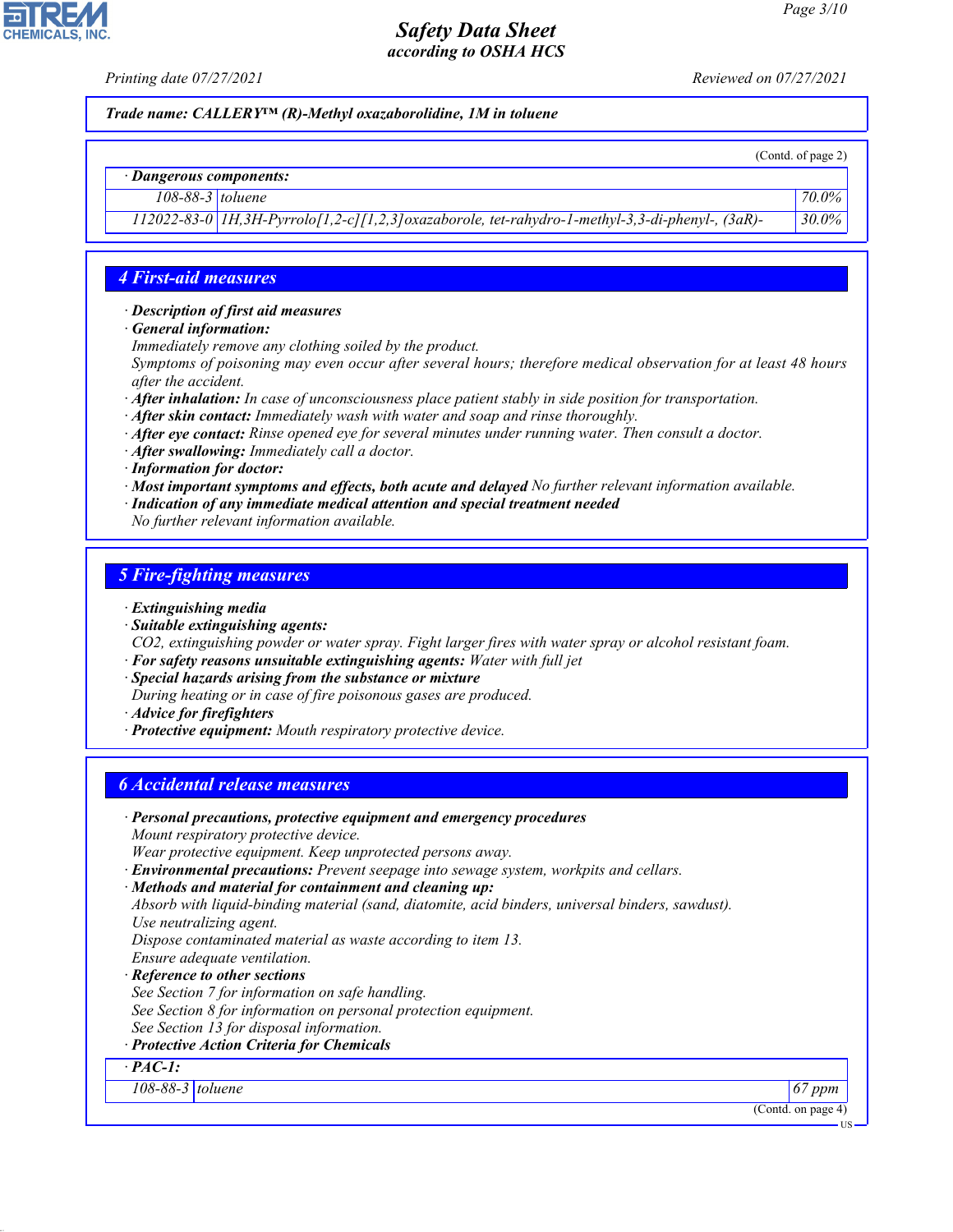*· PAC-2:*

**CHEMICALS, INC** 

*Printing date 07/27/2021 Reviewed on 07/27/2021*

|  | Trade name: CALLERY <sup>TM</sup> (R)-Methyl oxazaborolidine, 1M in toluene |
|--|-----------------------------------------------------------------------------|
|--|-----------------------------------------------------------------------------|

| (Contd. of page 3) |  |
|--------------------|--|
|                    |  |

*108-88-3 toluene 560 ppm*

US

# *· PAC-3: 108-88-3 toluene 3700\* ppm 7 Handling and storage · Handling:*

- *· Precautions for safe handling Ensure good ventilation/exhaustion at the workplace.*
- *Open and handle receptacle with care.*
- *Prevent formation of aerosols.*
- *· Information about protection against explosions and fires:*

*Keep ignition sources away - Do not smoke. Protect against electrostatic charges.*

- *Keep respiratory protective device available.*
- *· Conditions for safe storage, including any incompatibilities*
- *· Storage:*
- *· Requirements to be met by storerooms and receptacles: Store in a cool location.*
- *· Information about storage in one common storage facility: Not required.*
- *· Further information about storage conditions: Keep receptacle tightly sealed. Store in cool, dry conditions in well sealed receptacles.*
- *· Specific end use(s) No further relevant information available.*

# *8 Exposure controls/personal protection*

*· Additional information about design of technical systems: No further data; see item 7.*

*· Control parameters*

44.1.1

*· Components with limit values that require monitoring at the workplace:*

*The following constituent is the only constituent of the product which has a PEL, TLV or other recommended exposure limit.*

*At this time, the remaining constituent has no known exposure limits.*

| 108-88-3 toluene                                                                                            |
|-------------------------------------------------------------------------------------------------------------|
| PEL Long-term value: 200 ppm<br>Ceiling limit value: $300$ ; $500*$ ppm<br>*10-min peak per 8-hr shift      |
| REL Short-term value: $560$ mg/m <sup>3</sup> , 150 ppm<br>Long-term value: 375 mg/m <sup>3</sup> , 100 ppm |
| $TLV$ Long-term value: 75 mg/m <sup>3</sup> , 20 ppm<br>BEI                                                 |
| (Contd. on page 5)                                                                                          |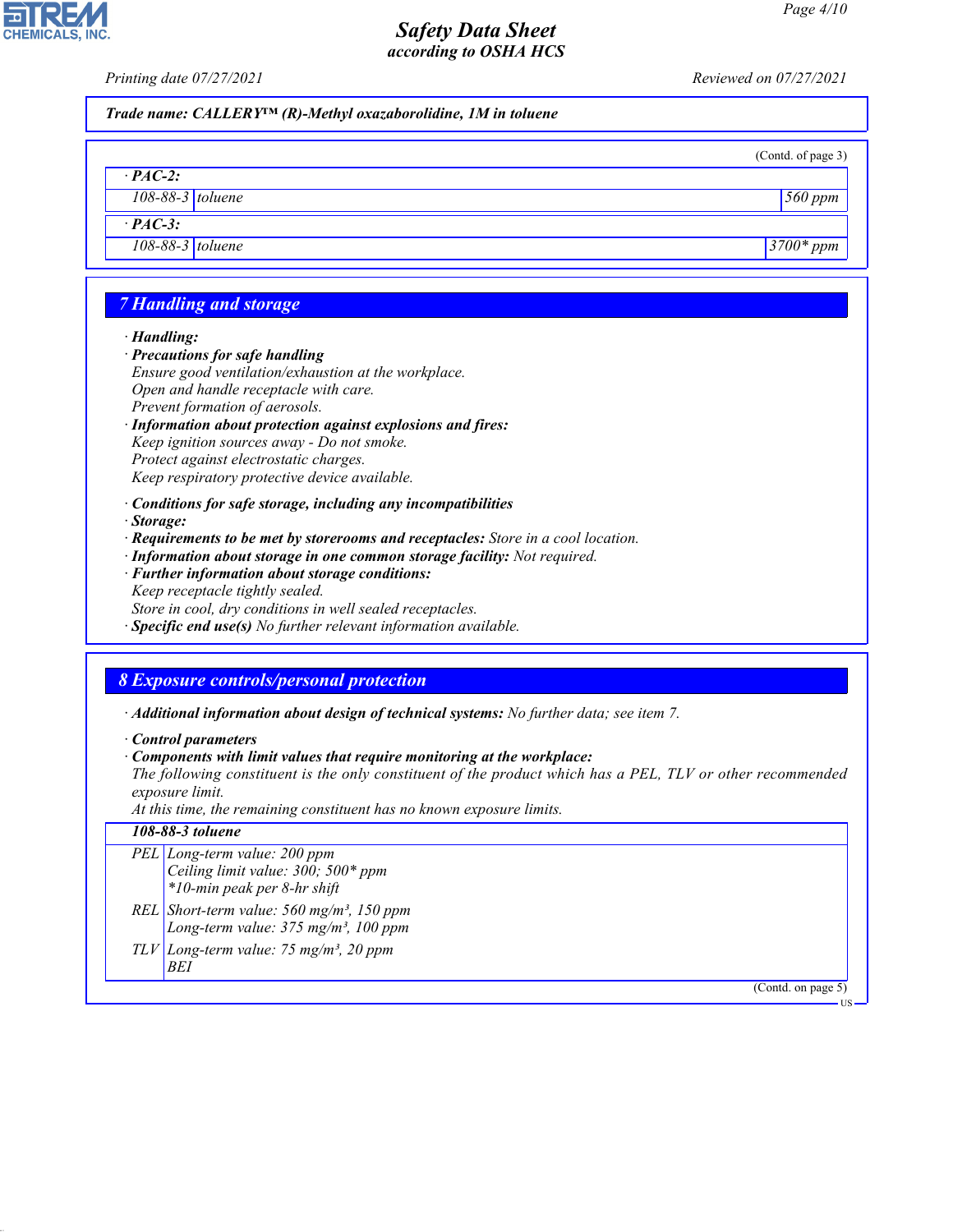*Printing date 07/27/2021 Reviewed on 07/27/2021*

# *Trade name: CALLERY™ (R)-Methyl oxazaborolidine, 1M in toluene*

 $(Cond \text{ of } n$ gge  $4)$ 

| $BEI$ 0.02 mg/L<br>Medium: blood<br>Time: prior to last shift of workweek<br>Parameter: Toluene<br>$0.03$ mg/L<br>Medium: urine<br>Time: end of shift<br>Parameter: Toluene<br>$0.3$ mg/g creatinine<br>Medium: urine<br>Time: end of shift<br>Parameter: o-Cresol with hydrolysis (background)<br>· Additional information: The lists that were valid during the creation were used as basis.<br>· Exposure controls<br>· Personal protective equipment: Wear protective clothing<br>· General protective and hygienic measures:<br>Keep away from foodstuffs, beverages and feed.<br>Immediately remove all soiled and contaminated clothing.<br>Wash hands before breaks and at the end of work.<br>Store protective clothing separately.<br>Avoid contact with the skin.<br>Avoid contact with the eyes and skin.<br><b>Breathing equipment:</b> A NIOSH approved respirator in accordance with 29 CFR 1910.134.<br>· Protection of hands:<br>Protective gloves<br>The glove material has to be impermeable and resistant to the product/the substance/the preparation.<br>Due to missing tests no recommendation to the glove material can be given for the product/ the preparation/ the<br>chemical mixture.<br>Selection of the glove material on consideration of the penetration times, rates of diffusion and the degradation |  |
|------------------------------------------------------------------------------------------------------------------------------------------------------------------------------------------------------------------------------------------------------------------------------------------------------------------------------------------------------------------------------------------------------------------------------------------------------------------------------------------------------------------------------------------------------------------------------------------------------------------------------------------------------------------------------------------------------------------------------------------------------------------------------------------------------------------------------------------------------------------------------------------------------------------------------------------------------------------------------------------------------------------------------------------------------------------------------------------------------------------------------------------------------------------------------------------------------------------------------------------------------------------------------------------------------------------------------------------|--|
|                                                                                                                                                                                                                                                                                                                                                                                                                                                                                                                                                                                                                                                                                                                                                                                                                                                                                                                                                                                                                                                                                                                                                                                                                                                                                                                                          |  |
|                                                                                                                                                                                                                                                                                                                                                                                                                                                                                                                                                                                                                                                                                                                                                                                                                                                                                                                                                                                                                                                                                                                                                                                                                                                                                                                                          |  |
|                                                                                                                                                                                                                                                                                                                                                                                                                                                                                                                                                                                                                                                                                                                                                                                                                                                                                                                                                                                                                                                                                                                                                                                                                                                                                                                                          |  |
|                                                                                                                                                                                                                                                                                                                                                                                                                                                                                                                                                                                                                                                                                                                                                                                                                                                                                                                                                                                                                                                                                                                                                                                                                                                                                                                                          |  |
|                                                                                                                                                                                                                                                                                                                                                                                                                                                                                                                                                                                                                                                                                                                                                                                                                                                                                                                                                                                                                                                                                                                                                                                                                                                                                                                                          |  |
|                                                                                                                                                                                                                                                                                                                                                                                                                                                                                                                                                                                                                                                                                                                                                                                                                                                                                                                                                                                                                                                                                                                                                                                                                                                                                                                                          |  |
|                                                                                                                                                                                                                                                                                                                                                                                                                                                                                                                                                                                                                                                                                                                                                                                                                                                                                                                                                                                                                                                                                                                                                                                                                                                                                                                                          |  |
|                                                                                                                                                                                                                                                                                                                                                                                                                                                                                                                                                                                                                                                                                                                                                                                                                                                                                                                                                                                                                                                                                                                                                                                                                                                                                                                                          |  |
|                                                                                                                                                                                                                                                                                                                                                                                                                                                                                                                                                                                                                                                                                                                                                                                                                                                                                                                                                                                                                                                                                                                                                                                                                                                                                                                                          |  |
|                                                                                                                                                                                                                                                                                                                                                                                                                                                                                                                                                                                                                                                                                                                                                                                                                                                                                                                                                                                                                                                                                                                                                                                                                                                                                                                                          |  |
|                                                                                                                                                                                                                                                                                                                                                                                                                                                                                                                                                                                                                                                                                                                                                                                                                                                                                                                                                                                                                                                                                                                                                                                                                                                                                                                                          |  |
|                                                                                                                                                                                                                                                                                                                                                                                                                                                                                                                                                                                                                                                                                                                                                                                                                                                                                                                                                                                                                                                                                                                                                                                                                                                                                                                                          |  |
|                                                                                                                                                                                                                                                                                                                                                                                                                                                                                                                                                                                                                                                                                                                                                                                                                                                                                                                                                                                                                                                                                                                                                                                                                                                                                                                                          |  |
|                                                                                                                                                                                                                                                                                                                                                                                                                                                                                                                                                                                                                                                                                                                                                                                                                                                                                                                                                                                                                                                                                                                                                                                                                                                                                                                                          |  |
|                                                                                                                                                                                                                                                                                                                                                                                                                                                                                                                                                                                                                                                                                                                                                                                                                                                                                                                                                                                                                                                                                                                                                                                                                                                                                                                                          |  |
|                                                                                                                                                                                                                                                                                                                                                                                                                                                                                                                                                                                                                                                                                                                                                                                                                                                                                                                                                                                                                                                                                                                                                                                                                                                                                                                                          |  |
|                                                                                                                                                                                                                                                                                                                                                                                                                                                                                                                                                                                                                                                                                                                                                                                                                                                                                                                                                                                                                                                                                                                                                                                                                                                                                                                                          |  |
|                                                                                                                                                                                                                                                                                                                                                                                                                                                                                                                                                                                                                                                                                                                                                                                                                                                                                                                                                                                                                                                                                                                                                                                                                                                                                                                                          |  |
|                                                                                                                                                                                                                                                                                                                                                                                                                                                                                                                                                                                                                                                                                                                                                                                                                                                                                                                                                                                                                                                                                                                                                                                                                                                                                                                                          |  |
|                                                                                                                                                                                                                                                                                                                                                                                                                                                                                                                                                                                                                                                                                                                                                                                                                                                                                                                                                                                                                                                                                                                                                                                                                                                                                                                                          |  |
|                                                                                                                                                                                                                                                                                                                                                                                                                                                                                                                                                                                                                                                                                                                                                                                                                                                                                                                                                                                                                                                                                                                                                                                                                                                                                                                                          |  |
|                                                                                                                                                                                                                                                                                                                                                                                                                                                                                                                                                                                                                                                                                                                                                                                                                                                                                                                                                                                                                                                                                                                                                                                                                                                                                                                                          |  |
|                                                                                                                                                                                                                                                                                                                                                                                                                                                                                                                                                                                                                                                                                                                                                                                                                                                                                                                                                                                                                                                                                                                                                                                                                                                                                                                                          |  |
|                                                                                                                                                                                                                                                                                                                                                                                                                                                                                                                                                                                                                                                                                                                                                                                                                                                                                                                                                                                                                                                                                                                                                                                                                                                                                                                                          |  |
|                                                                                                                                                                                                                                                                                                                                                                                                                                                                                                                                                                                                                                                                                                                                                                                                                                                                                                                                                                                                                                                                                                                                                                                                                                                                                                                                          |  |
|                                                                                                                                                                                                                                                                                                                                                                                                                                                                                                                                                                                                                                                                                                                                                                                                                                                                                                                                                                                                                                                                                                                                                                                                                                                                                                                                          |  |
|                                                                                                                                                                                                                                                                                                                                                                                                                                                                                                                                                                                                                                                                                                                                                                                                                                                                                                                                                                                                                                                                                                                                                                                                                                                                                                                                          |  |
|                                                                                                                                                                                                                                                                                                                                                                                                                                                                                                                                                                                                                                                                                                                                                                                                                                                                                                                                                                                                                                                                                                                                                                                                                                                                                                                                          |  |
|                                                                                                                                                                                                                                                                                                                                                                                                                                                                                                                                                                                                                                                                                                                                                                                                                                                                                                                                                                                                                                                                                                                                                                                                                                                                                                                                          |  |
|                                                                                                                                                                                                                                                                                                                                                                                                                                                                                                                                                                                                                                                                                                                                                                                                                                                                                                                                                                                                                                                                                                                                                                                                                                                                                                                                          |  |
|                                                                                                                                                                                                                                                                                                                                                                                                                                                                                                                                                                                                                                                                                                                                                                                                                                                                                                                                                                                                                                                                                                                                                                                                                                                                                                                                          |  |
|                                                                                                                                                                                                                                                                                                                                                                                                                                                                                                                                                                                                                                                                                                                                                                                                                                                                                                                                                                                                                                                                                                                                                                                                                                                                                                                                          |  |
|                                                                                                                                                                                                                                                                                                                                                                                                                                                                                                                                                                                                                                                                                                                                                                                                                                                                                                                                                                                                                                                                                                                                                                                                                                                                                                                                          |  |
|                                                                                                                                                                                                                                                                                                                                                                                                                                                                                                                                                                                                                                                                                                                                                                                                                                                                                                                                                                                                                                                                                                                                                                                                                                                                                                                                          |  |
|                                                                                                                                                                                                                                                                                                                                                                                                                                                                                                                                                                                                                                                                                                                                                                                                                                                                                                                                                                                                                                                                                                                                                                                                                                                                                                                                          |  |
| · Material of gloves                                                                                                                                                                                                                                                                                                                                                                                                                                                                                                                                                                                                                                                                                                                                                                                                                                                                                                                                                                                                                                                                                                                                                                                                                                                                                                                     |  |
| The selection of the suitable gloves does not only depend on the material, but also on further marks of quality and                                                                                                                                                                                                                                                                                                                                                                                                                                                                                                                                                                                                                                                                                                                                                                                                                                                                                                                                                                                                                                                                                                                                                                                                                      |  |
| varies from manufacturer to manufacturer. As the product is a preparation of several substances, the resistance                                                                                                                                                                                                                                                                                                                                                                                                                                                                                                                                                                                                                                                                                                                                                                                                                                                                                                                                                                                                                                                                                                                                                                                                                          |  |
| of the glove material can not be calculated in advance and has therefore to be checked prior to the application.                                                                                                                                                                                                                                                                                                                                                                                                                                                                                                                                                                                                                                                                                                                                                                                                                                                                                                                                                                                                                                                                                                                                                                                                                         |  |
| · Penetration time of glove material                                                                                                                                                                                                                                                                                                                                                                                                                                                                                                                                                                                                                                                                                                                                                                                                                                                                                                                                                                                                                                                                                                                                                                                                                                                                                                     |  |
| The exact break through time has to be found out by the manufacturer of the protective gloves and has to be                                                                                                                                                                                                                                                                                                                                                                                                                                                                                                                                                                                                                                                                                                                                                                                                                                                                                                                                                                                                                                                                                                                                                                                                                              |  |
| observed.                                                                                                                                                                                                                                                                                                                                                                                                                                                                                                                                                                                                                                                                                                                                                                                                                                                                                                                                                                                                                                                                                                                                                                                                                                                                                                                                |  |
| $\cdot$ Eye protection:                                                                                                                                                                                                                                                                                                                                                                                                                                                                                                                                                                                                                                                                                                                                                                                                                                                                                                                                                                                                                                                                                                                                                                                                                                                                                                                  |  |
|                                                                                                                                                                                                                                                                                                                                                                                                                                                                                                                                                                                                                                                                                                                                                                                                                                                                                                                                                                                                                                                                                                                                                                                                                                                                                                                                          |  |
| Tightly sealed goggles                                                                                                                                                                                                                                                                                                                                                                                                                                                                                                                                                                                                                                                                                                                                                                                                                                                                                                                                                                                                                                                                                                                                                                                                                                                                                                                   |  |
|                                                                                                                                                                                                                                                                                                                                                                                                                                                                                                                                                                                                                                                                                                                                                                                                                                                                                                                                                                                                                                                                                                                                                                                                                                                                                                                                          |  |
|                                                                                                                                                                                                                                                                                                                                                                                                                                                                                                                                                                                                                                                                                                                                                                                                                                                                                                                                                                                                                                                                                                                                                                                                                                                                                                                                          |  |
|                                                                                                                                                                                                                                                                                                                                                                                                                                                                                                                                                                                                                                                                                                                                                                                                                                                                                                                                                                                                                                                                                                                                                                                                                                                                                                                                          |  |



44.1.1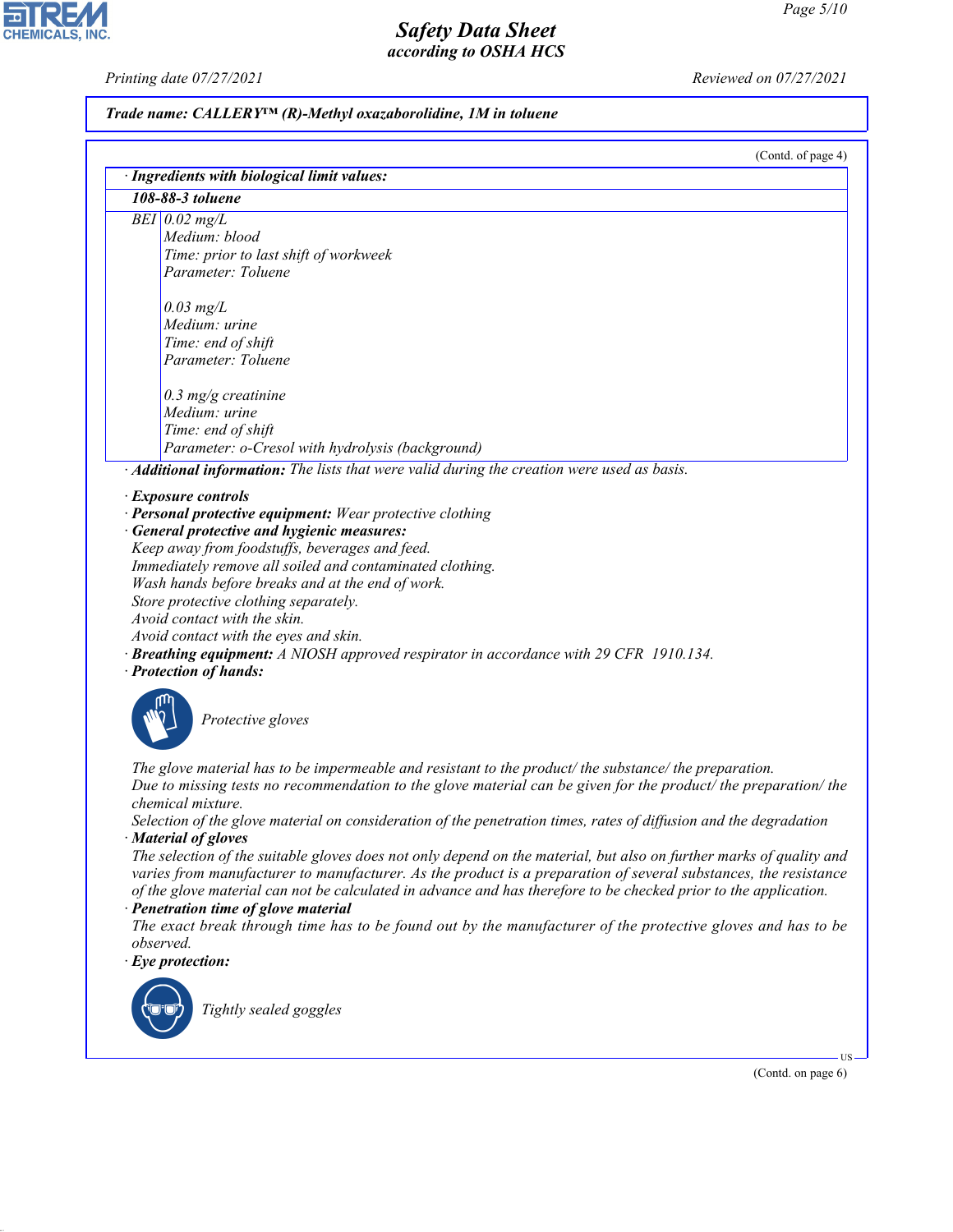고

**CHEMICALS, INC.** 

*Printing date 07/27/2021 Reviewed on 07/27/2021*

## *Trade name: CALLERY™ (R)-Methyl oxazaborolidine, 1M in toluene*

(Contd. of page 5)

| <b>9 Physical and chemical properties</b>                                                                 |                                                                                               |  |  |
|-----------------------------------------------------------------------------------------------------------|-----------------------------------------------------------------------------------------------|--|--|
| · Information on basic physical and chemical properties<br><b>General Information</b>                     |                                                                                               |  |  |
| $\cdot$ Appearance:                                                                                       |                                                                                               |  |  |
| Form:                                                                                                     | Liquid<br>Amber colored                                                                       |  |  |
| Color:<br>Odor:                                                                                           | Aromatic                                                                                      |  |  |
| Odor threshold:                                                                                           | Not determined.                                                                               |  |  |
|                                                                                                           | Not determined.                                                                               |  |  |
| $\cdot$ pH-value:                                                                                         |                                                                                               |  |  |
| $\cdot$ Change in condition<br><b>Melting point/Melting range:</b><br><b>Boiling point/Boiling range:</b> | Undetermined.<br>110 °C (230 °F)                                                              |  |  |
| · Flash point:                                                                                            | $4 °C$ (39 °F) (solvent)                                                                      |  |  |
| · Flammability (solid, gaseous):                                                                          | Not determined.                                                                               |  |  |
| · Ignition temperature:                                                                                   | 535 °C (995 °F)                                                                               |  |  |
| · Decomposition temperature:                                                                              | Not determined.                                                                               |  |  |
| · Auto igniting:                                                                                          | Product is not selfigniting.                                                                  |  |  |
| · Danger of explosion:                                                                                    | Product is not explosive. However, formation of explosive air/vapor<br>mixtures are possible. |  |  |
| · Explosion limits:                                                                                       |                                                                                               |  |  |
| Lower:                                                                                                    | 1.2 Vol $\%$                                                                                  |  |  |
| <b>Upper:</b>                                                                                             | 7.0 Vol $\%$                                                                                  |  |  |
| $\cdot$ Vapor pressure at 20 °C (68 °F):                                                                  | 29 hPa (22 mm Hg)                                                                             |  |  |
| · Density:                                                                                                | Not determined.                                                                               |  |  |
| · Relative density                                                                                        | Not determined.                                                                               |  |  |
| · Vapor density                                                                                           | Not determined.                                                                               |  |  |
| $\cdot$ Evaporation rate                                                                                  | Not determined.                                                                               |  |  |
| · Solubility in / Miscibility with<br>Water:                                                              | Not miscible or difficult to mix.                                                             |  |  |
| · Partition coefficient (n-octanol/water): Not determined.                                                |                                                                                               |  |  |
| · Viscosity:                                                                                              |                                                                                               |  |  |
| Dynamic:                                                                                                  | Not determined.                                                                               |  |  |
| Kinematic:                                                                                                | Not determined.                                                                               |  |  |
| · Solvent content:                                                                                        |                                                                                               |  |  |
| <b>Organic solvents:</b>                                                                                  | 70.0%                                                                                         |  |  |
| <b>VOC</b> content:                                                                                       | 70.0%                                                                                         |  |  |
|                                                                                                           | 700.0 g/l / 5.84 lb/gl                                                                        |  |  |
| Other information                                                                                         | No further relevant information available.                                                    |  |  |

# *10 Stability and reactivity*

*· Reactivity No further relevant information available.*

*· Chemical stability*

44.1.1

*· Thermal decomposition / conditions to be avoided: No decomposition if used according to specifications.*

(Contd. on page 7) US-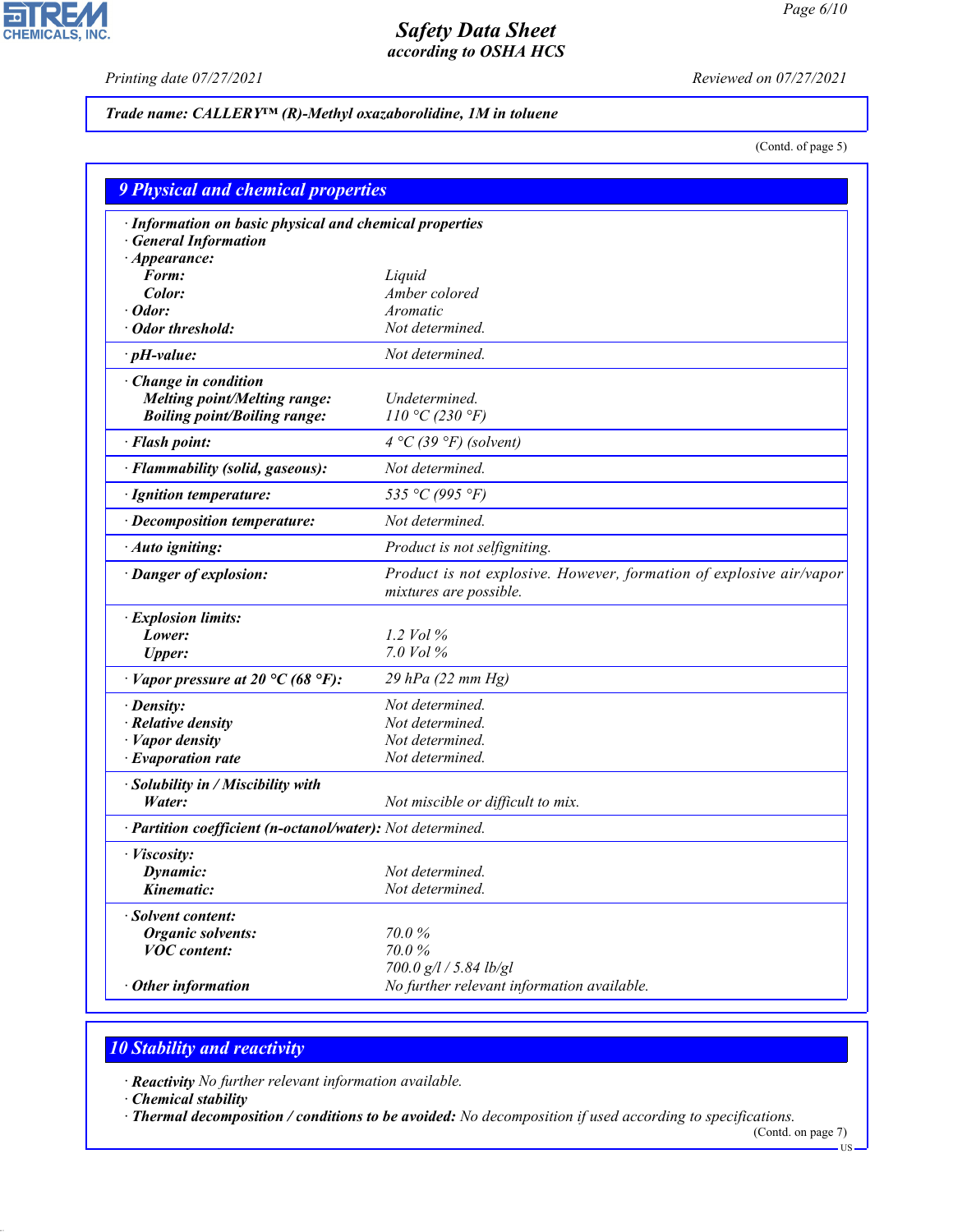(Contd. of page 6)

## *Safety Data Sheet according to OSHA HCS*

*Printing date 07/27/2021 Reviewed on 07/27/2021*

*Trade name: CALLERY™ (R)-Methyl oxazaborolidine, 1M in toluene*

- *· Possibility of hazardous reactions No dangerous reactions known.*
- *· Conditions to avoid No further relevant information available.*
- *· Incompatible materials: No further relevant information available.*
- *· Hazardous decomposition products: No dangerous decomposition products known.*

# *11 Toxicological information*

*· Information on toxicological effects*

*· Acute toxicity:*

| $\cdot$ LD/LC50 values that are relevant for classification: |  |
|--------------------------------------------------------------|--|
|--------------------------------------------------------------|--|

| 108-88-3 toluene |      |                    |
|------------------|------|--------------------|
| Oral             | LD50 | $5000$ mg/kg (rat) |
|                  | rrce | $12224$ $\pi$      |

*Dermal LD50 12124 mg/kg (rabbit) Inhalative LC50/4 h 5320 mg/l (mouse)*

*· Primary irritant effect:*

- *· on the skin: Irritant to skin and mucous membranes.*
- *· on the eye: Strong irritant with the danger of severe eye injury.*
- *· Sensitization: No sensitizing effects known.*
- *· Additional toxicological information:*

*The product shows the following dangers according to internally approved calculation methods for preparations: Harmful*

*Irritant*

*· Carcinogenic categories*

*· IARC (International Agency for Research on Cancer)*

*108-88-3 toluene 3* 

*· NTP (National Toxicology Program)*

*None of the ingredients is listed.*

*· OSHA-Ca (Occupational Safety & Health Administration)*

*None of the ingredients is listed.*

# *12 Ecological information*

*· Toxicity*

44.1.1

- *· Aquatic toxicity: No further relevant information available.*
- *· Persistence and degradability No further relevant information available.*
- *· Behavior in environmental systems:*
- *· Bioaccumulative potential No further relevant information available.*
- *· Mobility in soil No further relevant information available.*
- *· Additional ecological information:*
- *· General notes: Must not reach bodies of water or drainage ditch undiluted or unneutralized.*
- *· Results of PBT and vPvB assessment*
- *· PBT: Not applicable.*
- *· vPvB: Not applicable.*
- *· Other adverse effects No further relevant information available.*

(Contd. on page 8)

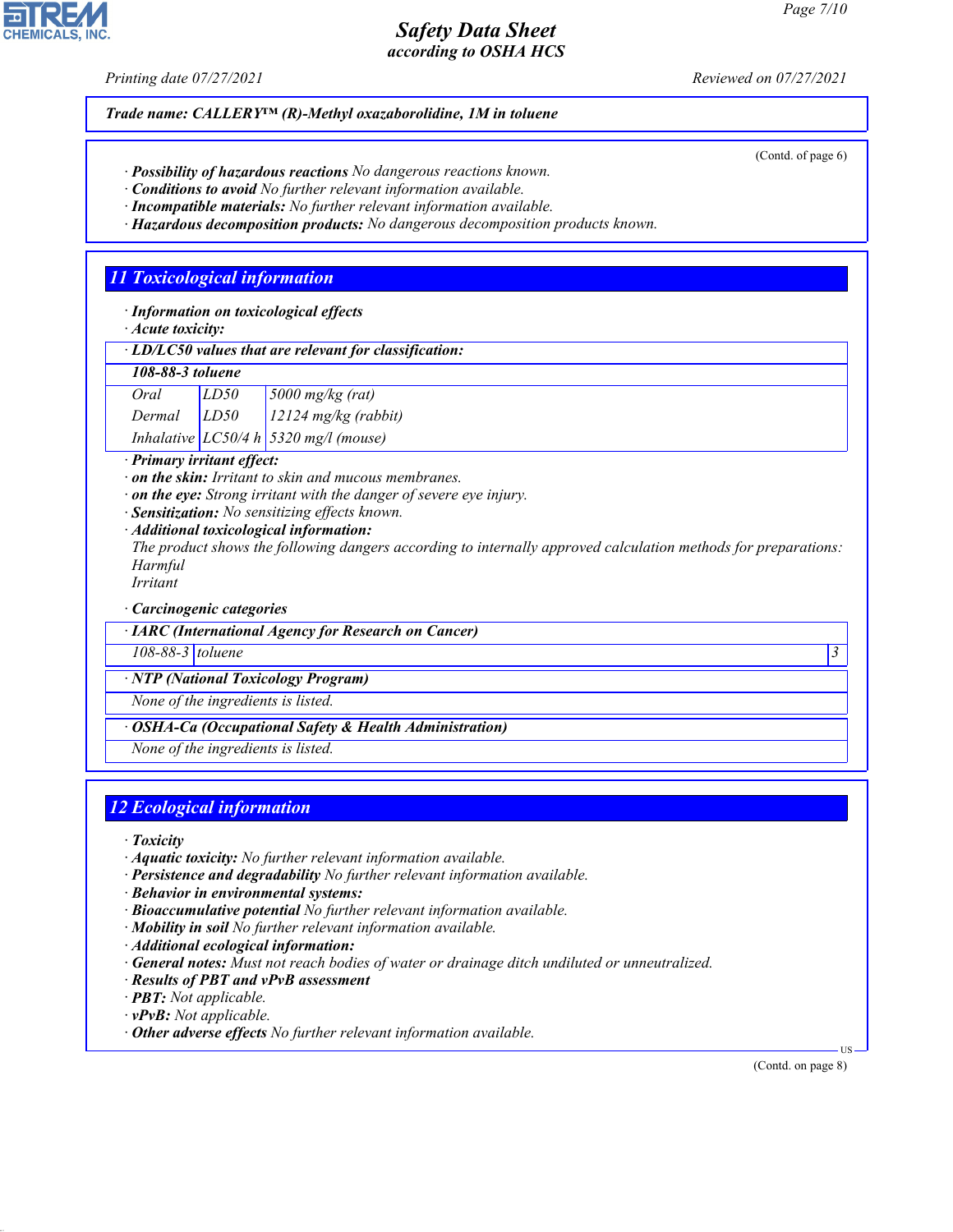$\overline{\mathbf{P}}$ 

**CHEMICALS, INC.** 

*Printing date 07/27/2021 Reviewed on 07/27/2021*

*Trade name: CALLERY™ (R)-Methyl oxazaborolidine, 1M in toluene*

(Contd. of page 7)

### *13 Disposal considerations*

*· Waste treatment methods*

#### *· Recommendation:*

44.1.1

*Must not be disposed of together with household garbage. Do not allow product to reach sewage system.*

- *· Uncleaned packagings:*
- *· Recommendation: Disposal must be made according to official regulations.*

| <b>14 Transport information</b>                                                     |                                                       |  |
|-------------------------------------------------------------------------------------|-------------------------------------------------------|--|
| · UN-Number<br>· DOT, IMDG, IATA                                                    | <b>UN1993</b>                                         |  |
| · UN proper shipping name<br>$\cdot$ DOT<br>$\cdot$ IMDG, IATA                      | Flammable liquids, n.o.s.<br>FLAMMABLE LIQUID, N.O.S. |  |
| · Transport hazard class(es)                                                        |                                                       |  |
| $\cdot$ DOT                                                                         |                                                       |  |
|                                                                                     |                                                       |  |
| · Class                                                                             | 3 Flammable liquids                                   |  |
| · Label                                                                             | 3                                                     |  |
| $\cdot$ IMDG, IATA                                                                  |                                                       |  |
| · Class                                                                             | 3 Flammable liquids                                   |  |
| $\cdot$ Label                                                                       | 3                                                     |  |
| · Packing group<br>· DOT, IMDG, IATA                                                | $I\!I$                                                |  |
| · Environmental hazards:                                                            |                                                       |  |
| · Marine pollutant:                                                                 | N <sub>o</sub>                                        |  |
| · Special precautions for user                                                      | Warning: Flammable liquids                            |  |
| · Danger code (Kemler):                                                             | 33                                                    |  |
| · EMS Number:<br>· Stowage Category                                                 | $F-E,S-E$<br>B                                        |  |
|                                                                                     |                                                       |  |
| · Transport in bulk according to Annex II of<br><b>MARPOL73/78 and the IBC Code</b> | Not applicable.                                       |  |
| · Transport/Additional information:                                                 |                                                       |  |
| $\cdot$ DOT                                                                         |                                                       |  |
| · Quantity limitations                                                              | On passenger aircraft/rail: 5 L                       |  |
|                                                                                     | On cargo aircraft only: 60 L                          |  |
|                                                                                     | (Contd. on page 9)                                    |  |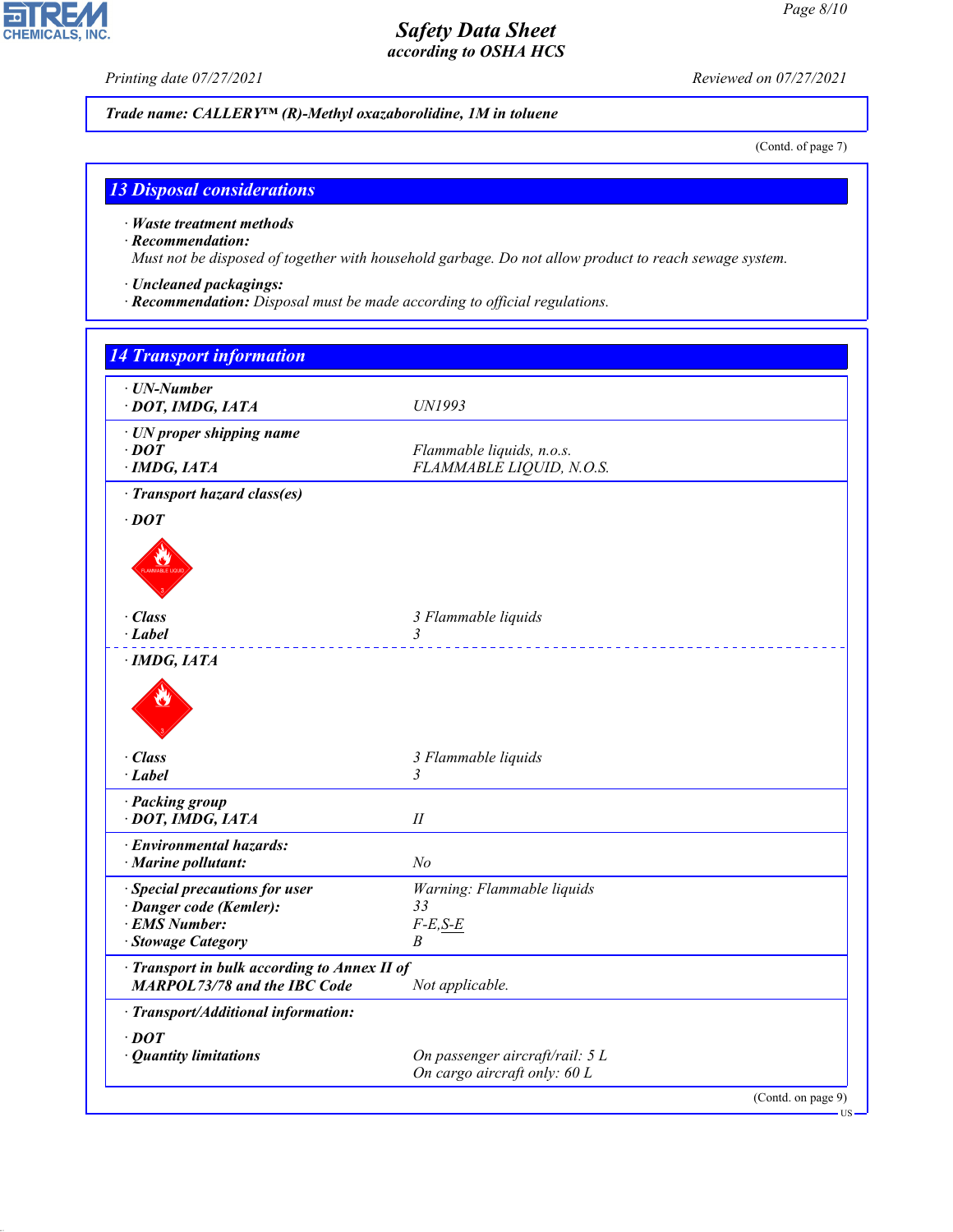

*Printing date 07/27/2021 Reviewed on 07/27/2021*

*Trade name: CALLERY™ (R)-Methyl oxazaborolidine, 1M in toluene*

(Contd. of page 8)

*Page 9/10*

| $\cdot$ IMDG<br>$\cdot$ Limited quantities (LQ)<br>$\cdot$ Excepted quantities (EQ) | Code E2<br>Maximum net quantity per inner packaging: 30 ml<br>Maximum net quantity per outer packaging: 500 ml |  |
|-------------------------------------------------------------------------------------|----------------------------------------------------------------------------------------------------------------|--|
| · UN "Model Regulation":                                                            | UN 1993 FLAMMABLE LIQUIDS, N.O.S., 3, II                                                                       |  |

# *15 Regulatory information*

*· Safety, health and environmental regulations/legislation specific for the substance or mixture · Sara*

*· Section 355 (extremely hazardous substances):*

*None of the ingredients is listed.*

*· Section 313 (Specific toxic chemical listings):*

*108-88-3 toluene*

*· TSCA (Toxic Substances Control Act):*

*108-88-3 toluene*

*· Proposition 65*

*· Chemicals known to cause cancer:*

*None of the ingredients is listed.*

*· Chemicals known to cause reproductive toxicity for females:*

*None of the ingredients is listed.*

*· Chemicals known to cause reproductive toxicity for males:*

*None of the ingredients is listed.*

*· Chemicals known to cause developmental toxicity:*

*108-88-3 toluene*

#### *· Carcinogenic categories*

*· EPA (Environmental Protection Agency)*

*108-88-3 toluene II*

*· TLV (Threshold Limit Value established by ACGIH)*

*108-88-3 toluene A4*

*· NIOSH-Ca (National Institute for Occupational Safety and Health)*

*None of the ingredients is listed.*

*· GHS label elements The product is classified and labeled according to the Globally Harmonized System (GHS). · Hazard pictograms*



*· Signal word Danger*

44.1.1

*· Hazard-determining components of labeling: toluene 1H,3H-Pyrrolo[1,2-c][1,2,3]oxazaborole, tet-rahydro-1-methyl-3,3-di-phenyl-, (3aR)-*

(Contd. on page 10)